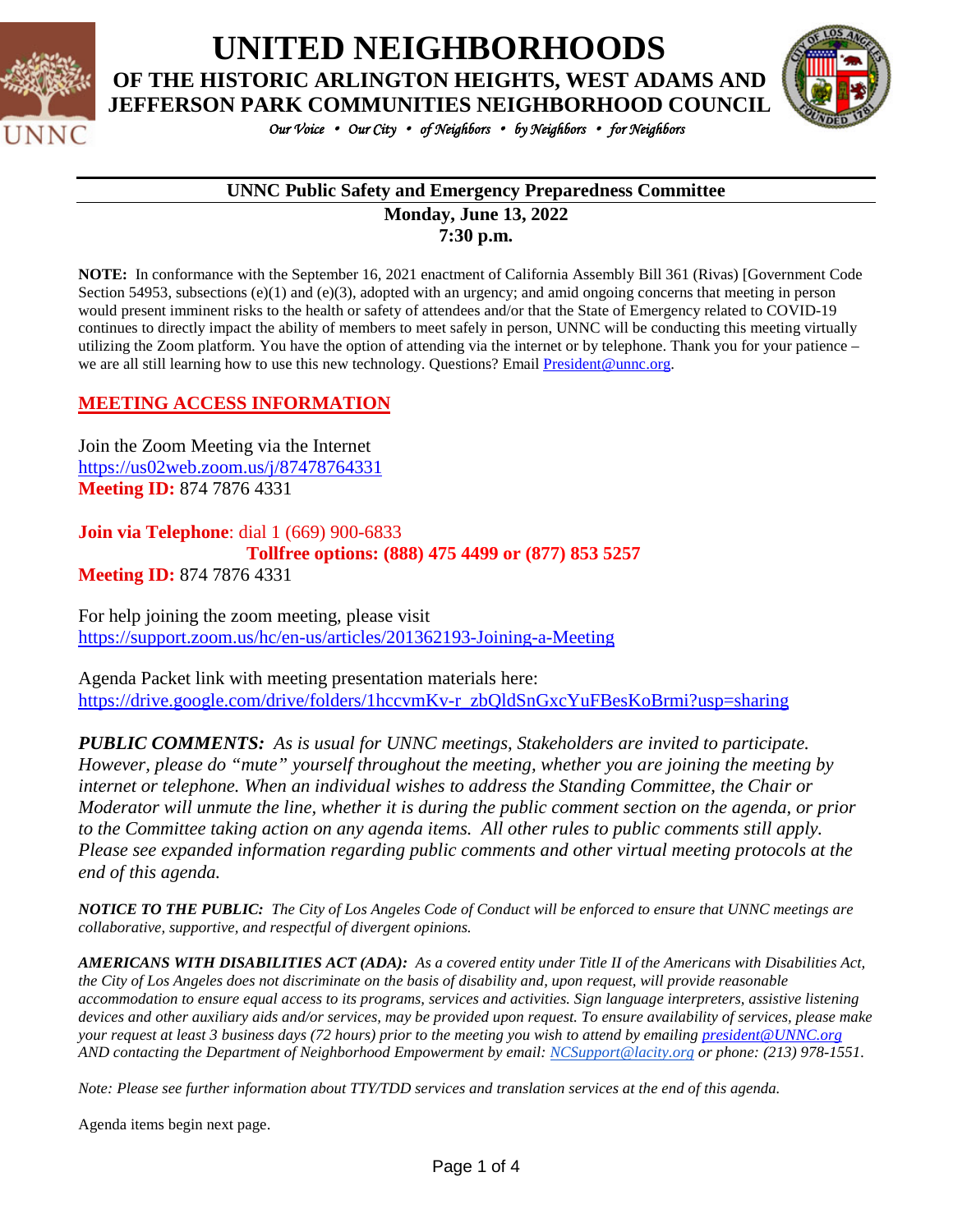

**UNITED NEIGHBORHOODS**

**OF THE HISTORIC ARLINGTON HEIGHTS, WEST ADAMS AND JEFFERSON PARK COMMUNITIES NEIGHBORHOOD COUNCIL**



*Our Voice* • *Our City* • *of Neighbors* • *by Neighbors* • *for Neighbors* 

# **AGENDA**

1). **Determination to continue to hold meetings virtually**: The Board of Neighborhood Commissioners (BONC) and the Department of Neighborhood Empowerment, with guidance from the Los Angeles City Attorney, have established that BONC has the authority to adopt AB 361 Findings Pursuant to Government Code Section 54953(E)(1)(b)-(c) on behalf of the City's neighborhood councils, and to determine that due to the Covid-19 state of emergency, meeting in person would present imminent risks to the health or safety of attendees. This meeting is being conducted virtually pursuant to that directive.

### 2). **Call to Order and Review of the Agenda by Public Safety / Emergency Preparedness ("PS & EP") Committee co-chairs, Dennis Leski and Grace Yoo; Introductions of Attendees**

3). **Public Comments on items not on the agenda** (1-2 minutes per speaker)

4). **Video for Los Angeles County Department of Mental Health "SALT6" region virtual event**— Review and shoutout to the UNNC Communications Committee. -- **DISCUSSION**

5). **Mission Statement**: Continuing the discussion on a PS & EP Committee Mission Statement. The current DRAFT proposed for further discussion purposes is:

*"Ensure that we all feel safe and secure in our daily lives. Bring neighbors together to create a resilient community using our collective resources and social bonds."* -- **DISCUSSION AND POSSIBLE ACTION**

# 6). **UNNC Resiliency Plan**—**DISCUSSION AND POSSIBLE ACTION**

# 7). **Cool Block update**—**DISCUSSION AND POSSIBLE ACTION**

# 8). **Follow-up to Previous Agenda Items/Old Business**. – **DISCUSSION AND POSSIBLE ACTION**

- 9). **New Business**
- 10). **Adjourn**

#### *Time allocations, if any, for agenda items are approximate and may be shortened or lengthened at the discretion of the Chair*

**Future Meetings**: The next scheduled meeting of the UNNC Public Safety and Emergency Preparedness Committee is Monday, July 11, 2022 at 7:30 p.m., subject to cancellation if no agenda items. (Standing Public Safety/Emergency Preparedness Committee meetings are currently scheduled for the second Monday of each month, via Zoom.)

Comments from the public on agenda items will be heard only when the respective item is being considered. Comments from the public on other matters not appearing on the agenda that are within the Board's or Committee's jurisdiction will be heard during the General Public Comment period. Please note that under the Brown Act, the Board or Committee is prevented from acting on a matter that you bring to its attention during the General Public Comment period; however, the issue raised by a member of the public may become the subject of a future Board or Committee meeting. Public comment is limited to 1 minute per speaker, unless waived by the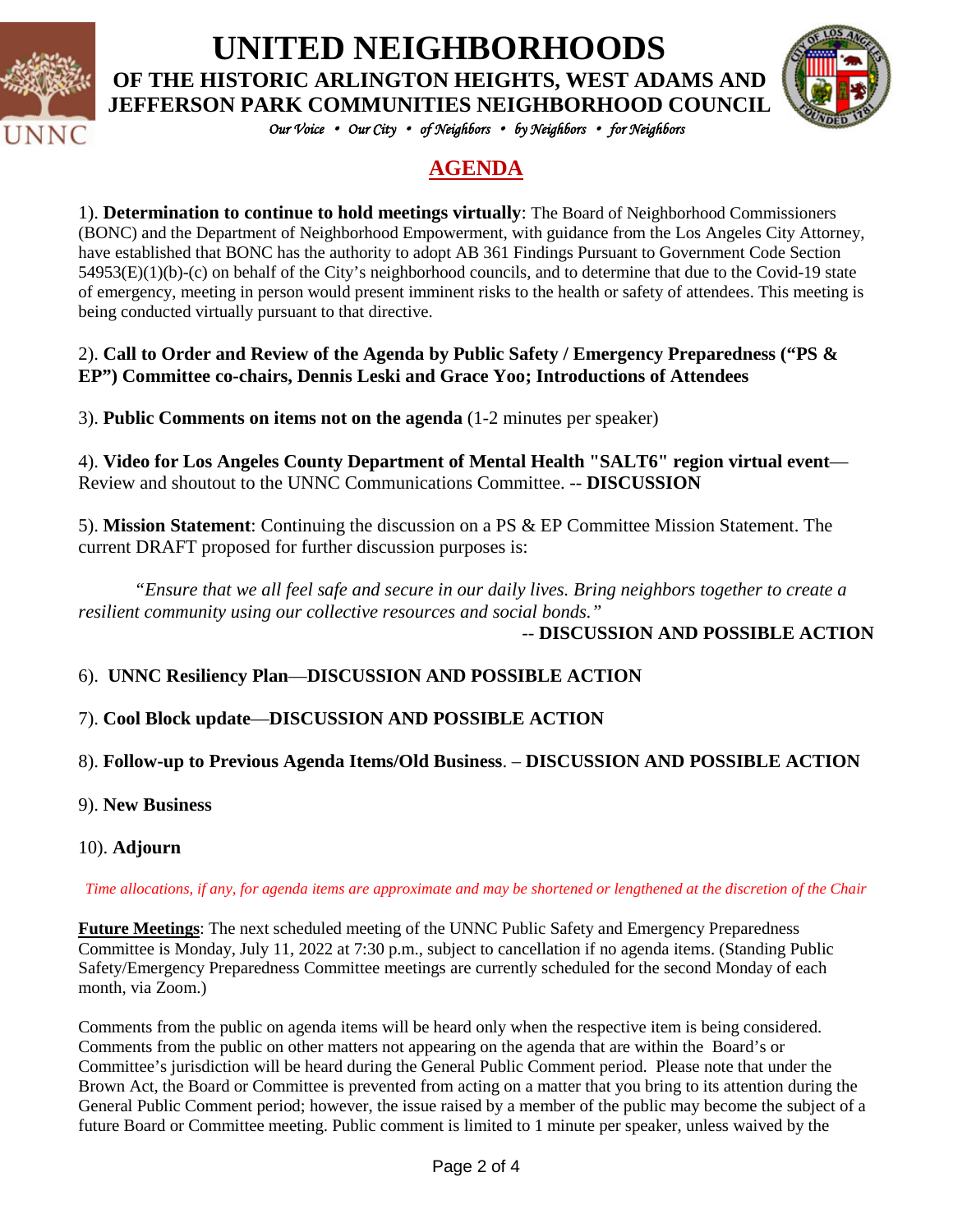

# *Our Voice* • *Our City* • *of Neighbors* • *by Neighbors* • *for Neighbors*  **UNITED NEIGHBORHOODS OF THE HISTORIC ARLINGTON HEIGHTS, WEST ADAMS AND JEFFERSON PARK COMMUNITIES NEIGHBORHOOD COUNCIL**



presiding officer of the Board or Committee. At this virtual meeting, when prompted by the presiding chair to provide public input, members of the public will be requested to dial \*9 or use the Raise Hand option on the computer, to address any agenda item before the Committee takes an action on an item.

**Further AB 361 Updates**: Public comment cannot be required to be submitted in advance of the meeting, only real-time public comment is required. If there are any broadcasting interruptions that prevent the public from observing or hearing the meeting, the meeting must be recessed or adjourned. If members of the public are unable to provide public comment or be heard due to issues within the Neighborhood Council's control, the meeting must be recessed or adjourned.

The agendas for the UNNC meetings are normally posted for public review at some locations that are currently closed due to the COVID-19 crisis. However, this agenda is posted at the following location: South Seas House, 2301 West 24<sup>th</sup> Street, Los Angeles 90018. The agenda is also posted at the UNNC's official website at [www.UNNC.org.](http://www.unnc.org/)where you can also sign up to be notified of future meetings and events.

Stakeholders may also subscribe to the City of Los Angeles Early Notification System (ENS), through the City's website at [https://www.lacity.org/government/subscribe-agendasnotifications/subscribe-other-meetings-agendas](https://www.lacity.org/government/subscribe-agendasnotifications/subscribe-other-meetings-agendas-and-documents)[and-documents,](https://www.lacity.org/government/subscribe-agendasnotifications/subscribe-other-meetings-agendas-and-documents) to receive notices for UNNC meetings (and other government entities). For more information, you may also contact the President of UNNC, at **president@UNNC.org** or at 323-731-8686.

**Please note**: All UNNC stakeholders are invited to participate in UNNC Standing Committee meetings. UNNC's Governing Board appoints Committee Chairs and Co-Chairs annually; these positions are open to all stakeholders. Per UNNC practice and policy, all stakeholders present at a Standing Committee meeting, including members of UNNC's Governing Board, are considered to be members of that committee for the duration of that meeting, and may equally participate, including by making motions and voting. Any action taken at the meeting is only a recommendation to the Governing Board; no Standing Committee may act on behalf of the Governing Board without prior authorization. UNNC's Governing Board members may be in attendance at its Standing Committee meetings as participants or observers. Per the California Open Meetings Act ("The Ralph M. Brown Act"), in accordance with Government Code Chapter 9 / meetings [54950 - 54963], Section 54952 (b), UNNC's Standing Committees are "legislative bodies" for the purposes of this Chapter. And, in accordance with Section 54952.2. (c) (6), nothing in this section prevents the attendance of a majority of the members of a legislative body at an open and noticed meeting of a standing committee of that body.

#### **Telecommunication Relay Services**

Telephone communication is one of the most important forms of communication in society today. Due to advancements in technology, telephone devices have evolved with new services and capabilities. Individuals who are deaf and hard of hearing, and individuals with a speech disability are following these trends and are rapidly migrating to more advanced telecommunications methods, both for peer-to-peer and third-party telecommunications relay service (TRS) communications.

Telecommunications Relay Service is a telephone service that allows persons with hearing or speech disabilities to place and receive telephone calls. TRS is available in all 50 states, the District of Columbia, Puerto Rico and the U.S. territories for local and/or long distance calls. TRS providers – generally telephone companies - are compensated for the costs of providing TRS from either a state or a federal fund. There is no cost to the TRS user. What forms of TRS are available? There are several forms of TRS, depending on the particular needs of the user and the equipment available: TRS includes: Text to Voice TIY-Based TRS; Speech-to-Speech Relay Service; Shared Non-English Language Relay Service; Captioned Telephone Relay Service; Internet Protocol Relay Service; and Video Relay Service.